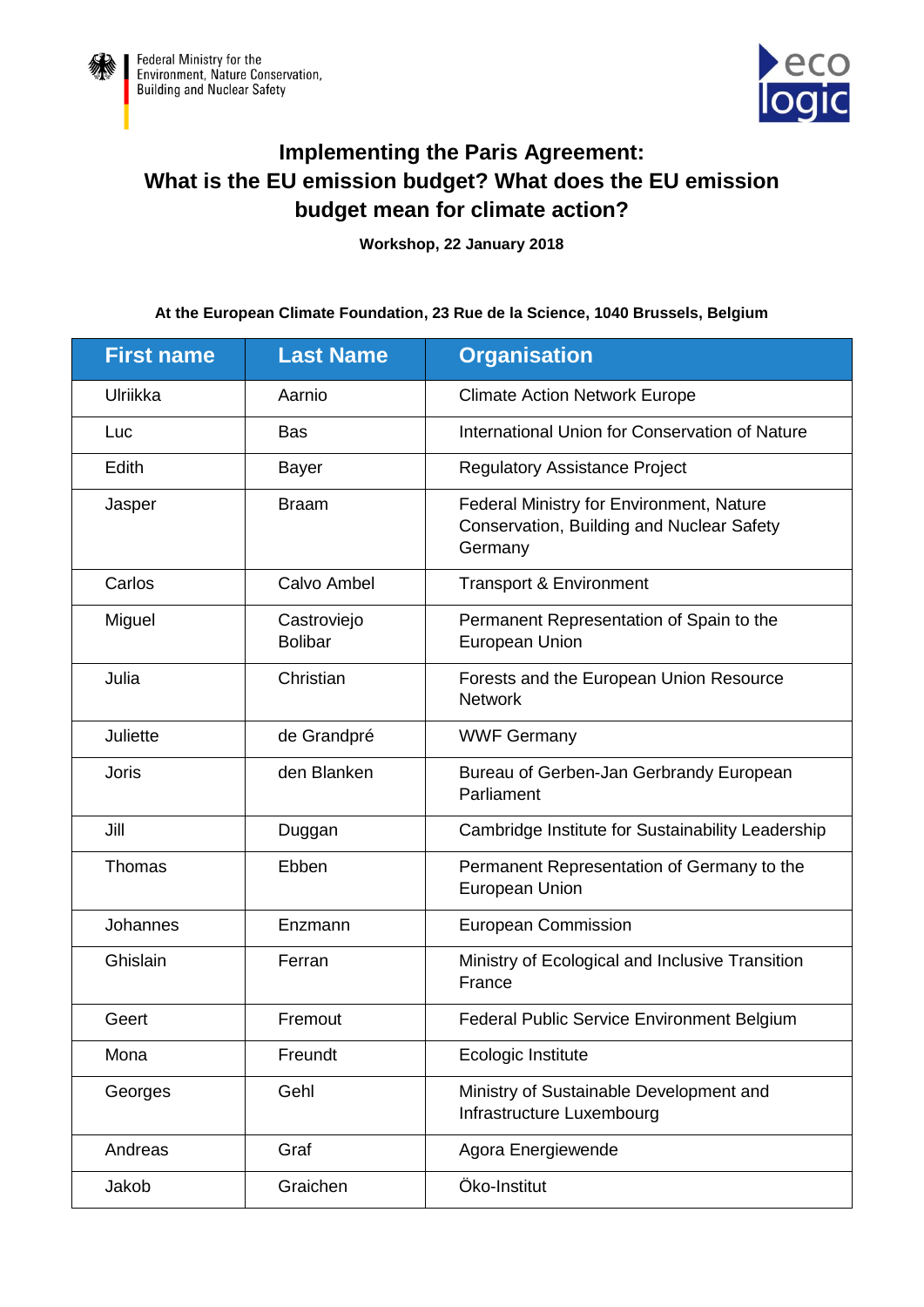



| <b>First name</b> | <b>Last Name</b>        | <b>Organisation</b>                                                                              |
|-------------------|-------------------------|--------------------------------------------------------------------------------------------------|
| Henning           | Haeder                  | <b>EURELECTRIC</b>                                                                               |
| <b>Etienne</b>    | Hannon                  | Federal Public Service Environment Belgium                                                       |
| Joachim           | Hein                    | <b>Federation of German Industries</b>                                                           |
| Erica             | Hope                    | <b>European Climate Foundation</b>                                                               |
| Tamara            | Inkster-Draper          | Cambridge Institute for Sustainability Leadership                                                |
| Mark              | Johnston                | MarkJohnston.org                                                                                 |
| Gunnar            | Jungk                   | thyssenkrupp AG                                                                                  |
| Linda             | Kalcher                 | <b>European Climate Foundation</b>                                                               |
| <b>Silke</b>      | Karcher                 | Federal Ministry for Environment, Nature<br>Conservation, Building and Nuclear Safety<br>Germany |
| Christos          | Kolokathis              | <b>Regulatory Assistance Project</b>                                                             |
| Helena            | Kostohryzova            | Permanent Representation of the Czech<br>Republic to the European Union                          |
| Jaakko            | Kuisma                  | Permanent Representation of Finland to the<br>European Union                                     |
| Terhi             | Lehtonen                | Greens/ European Free Alliance                                                                   |
| Pieter-Willem     | Lemmens                 | Sandbag                                                                                          |
| Mads              | Libergren               | Ministry of Energy, Utilities and Climate Denmark                                                |
| <b>Silke</b>      | Malorny                 | <b>European Parliament</b>                                                                       |
| Koen              | <b>Meeus</b>            | Federal Climate Change Section Belgium                                                           |
| Cristina          | <b>Mestre</b>           | <b>Transport &amp; Environment</b>                                                               |
| <b>Nils</b>       | Meyer-Ohlendorf         | Ecologic Institute                                                                               |
| Julia             | <b>Michalak</b>         | <b>International Emissions Trading Association</b>                                               |
| Eva               | Mittermayr              | Permanent Representation of Austria to the<br>European Union                                     |
| Ina               | Müller<br>Engelbrektson | Ministry of the Environment and Energy Sweden                                                    |
| Elsa              | Özmen                   | <b>European Climate Foundation</b>                                                               |
| Kelsey            | Perlman                 | <b>Carbon Market Watch</b>                                                                       |
| Stephan           | Piskol                  | European Environmental Bureau                                                                    |